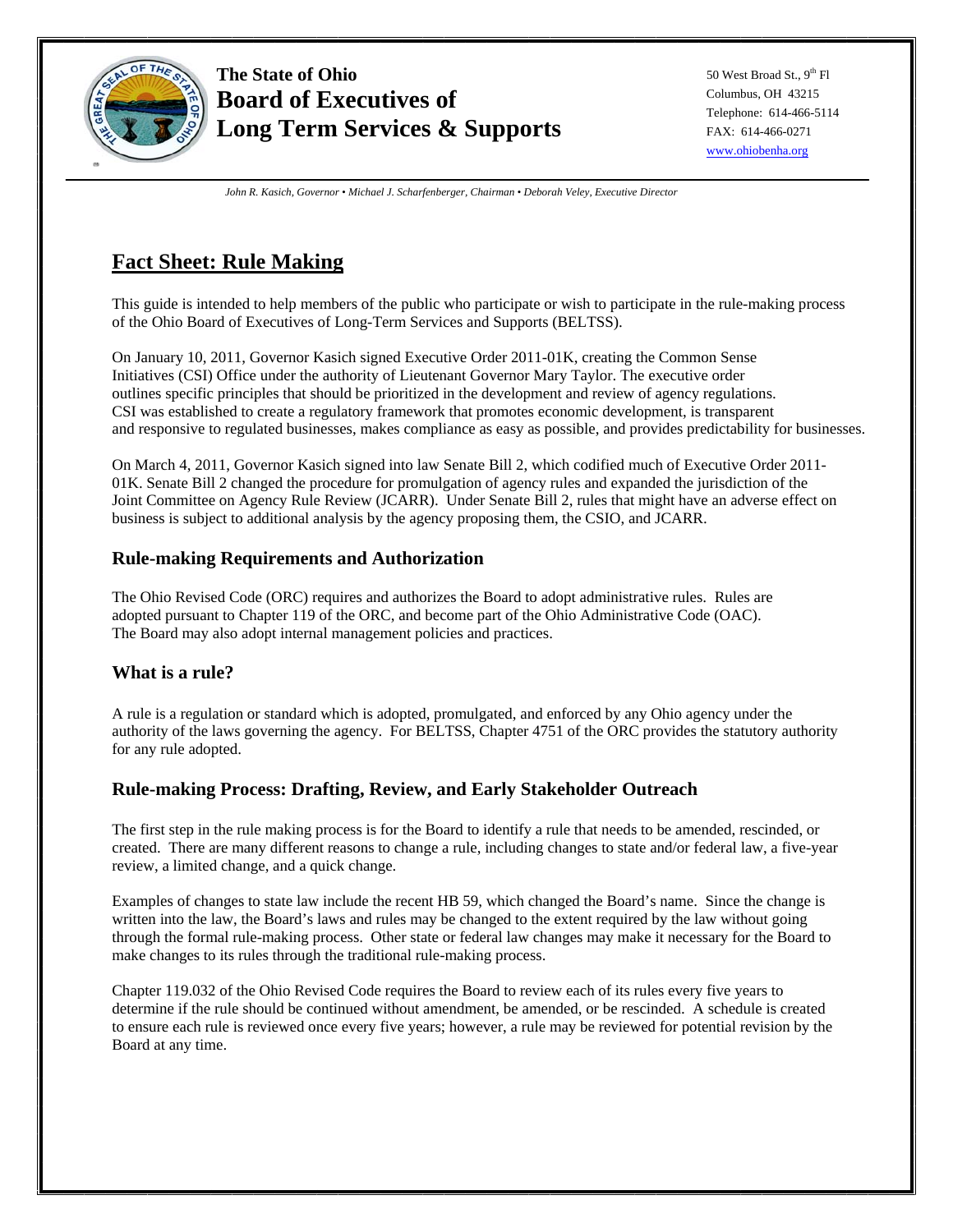

50 West Broad St., 9<sup>th</sup> Fl Columbus, OH 43215 Telephone: 614-466-5114 FAX: 614-466-0271 www.ohiobenha.org

*John R. Kasich, Governor • Michael J. Scharfenberger, Chairman • Deborah Veley, Executive Director* 

Limited rule changes include modifications such as revisions to resolve difficulties with interpretation or application of the rule, as well as clarification of various aspects of the rule.

Examples of quick rule changes are making the language used consistent where possible (i.e. individual vs. person), correcting grammatical errors or making the language gender-neutral, or correcting an incorrect rule reference.

When a rule is scheduled for 5 year review or the Board proposes to create, rescind, or modify a rule, notification will be given by posting the information on the Board's website, notifying various stakeholder groups, and notifying any interested parties that have registered with the Board to receive such information. Interested individuals may register with the Board to receive this information by providing contact information via telephone or email. The notification will invite feedback from stakeholders and provide a deadline for input to be received.

If any comments are received, the Board will consider those comments when drafting the rule for filing with the Common Sense Initiative Office. The Board will not create an official response to stakeholders for these comments. If the Board feels additional outreach with stakeholders is necessary, it may hold stakeholder meetings and/or send out additional questions to stakeholders. This process does not suggest that the Board is required to send out drafts or negotiate rule language with stakeholders.

## **Interested Party Review**

The interested party review process is designed to allow interested parties, stakeholders, or citizens to make comments regarding the rule prior to adoption. This review is conducted prior to filing the proposed rule with JCARR. JCARR consists of five State Representatives and five State Senators and is part of the Ohio Legislature. The Committee's main function is to review rules in accordance with Ohio laws.

When the draft rule is completed, it is again posted on the Board's website along with the completed Business Impact Analysis, and interested parties are notified that the draft is available for review. A deadline for submitting comments is set by the Board. The timeframe is generally 30 days but may be lengthened or shortened as needed.

Interested parties may register to receive notification through the State of Ohio's Rules E-Notification System at www.business.ohio.gov/reform/ or with the Board office as described above.

## **Consider Interested Party Comments**

The Board collects, reviews, and considers each relevant comment, question, or concern received during the draft review period. Based on the comments received, the Board may revise the draft rules as appropriate. The time needed to review and incorporate the comments received varies depending upon the amount and complexity of the comments.

## **Submission of the Business Impact Analysis**

The Board is required to send this analysis to the CSIO. The CSIO may either prepare and send recommendations to the Board for eliminating or reducing adverse impacts; or allow 16 days to pass without preparing and sending recommendations. If a recommendation is received from the CSIO, the Board will respond to the recommendations and work with the CSIO to resolve the issues. If 16 days pass, the rules can be filed with JCARR.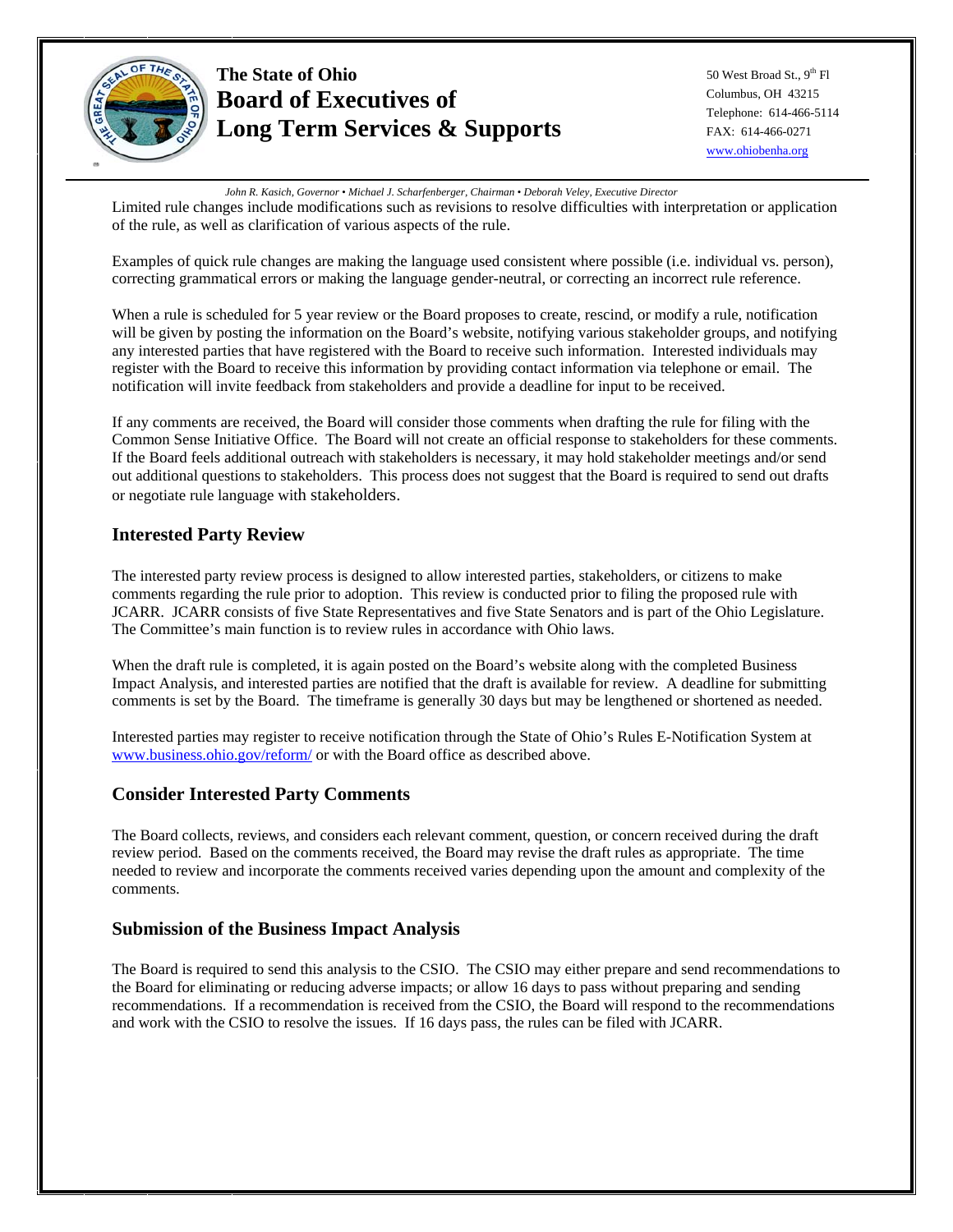

50 West Broad St., 9<sup>th</sup> Fl Columbus, OH 43215 Telephone: 614-466-5114 FAX: 614-466-0271 www.ohiobenha.org

*John R. Kasich, Governor • Michael J. Scharfenberger, Chairman • Deborah Veley, Executive Director* 

## **Propose Rules to JCARR**

When the draft rule is complete, it is filed with JCARR, the Secretary of State, and the Legislative Services Commission (LSC). The Secretary of State maintains a copy of the proposed rule, while JCARR reviews it to ensure that it is properly formatted and codified.

When the rule has been filed with JCARR, it is called a "proposed rule". The Board submits a Rule Summary and Fiscal Analysis and the Business Impact Analysis with the proposed rule. These forms answer many questions regarding the content of the proposed rule, the legal basis for the rule, the adverse impacts to business, the estimated budgetary effect of the proposed rule, and the estimated cost of compliance by all directly affected persons.

The proposal to JCARR starts the 65 day JCARR jurisdiction. Within the first 31 to 40 days of that jurisdiction, the Board will hold a public hearing to provide an opportunity for anyone to provide oral or written testimony on the rule.

## **Public Notice, Comment Period, and Hearing**

When the rule is proposed, the Board public notices the proposal and begins the formal public comment period. This period usually ends on the day of the public hearing. The Board conducts public hearings for all new, amended, and rescinded rules. A public hearing is the public's opportunity to provide oral or written testimony for the record. Those who choose not to provide oral testimony are encouraged to submit their comments in writing. The Board considers all relevant comments when deciding whether to adopt, amend, or rescind a rule. Public hearing notices are posted on the register of Ohio's website (www.registerofohio.state.oh.us) and the Board's website.

Written and oral comments received during the public comment period receive the same consideration. The Board carefully reviews all submitted comments and may revise the proposed rule as appropriate.

## **JCARR Hearing and Jurisdiction**

JCARR has 65 days to review the rule and ensure:

- the rules do not exceed the scope of the agency's statutory authority;
- the rules do not conflict with another rule of the agency or another rule-making agency;
- the rules do not conflict with the intent of the legislature in enacting the statute under which the rule is proposed;
- the rule-making agency has prepared a complete and accurate rule summary and fiscal analysis of the proposed rule, amendment, or rescission and, if the agency has incorporated text or other material by reference, the agency has met the standards stated in ORC sections 121.72, 121.75, or 121.76; and,
- the rule-making agency has demonstrated, through the business impact analysis, CSIO recommendations, and Memorandum of Response, that the regulatory intent justifies the adverse impact on business.

Within the last 41 to 65 days of JCARR jurisdiction, JCARR holds a hearing to accept comments on the proposed rule. Based on comments received, JCARR may take action to stop the adoption of the rule for the duration of that general assembly.